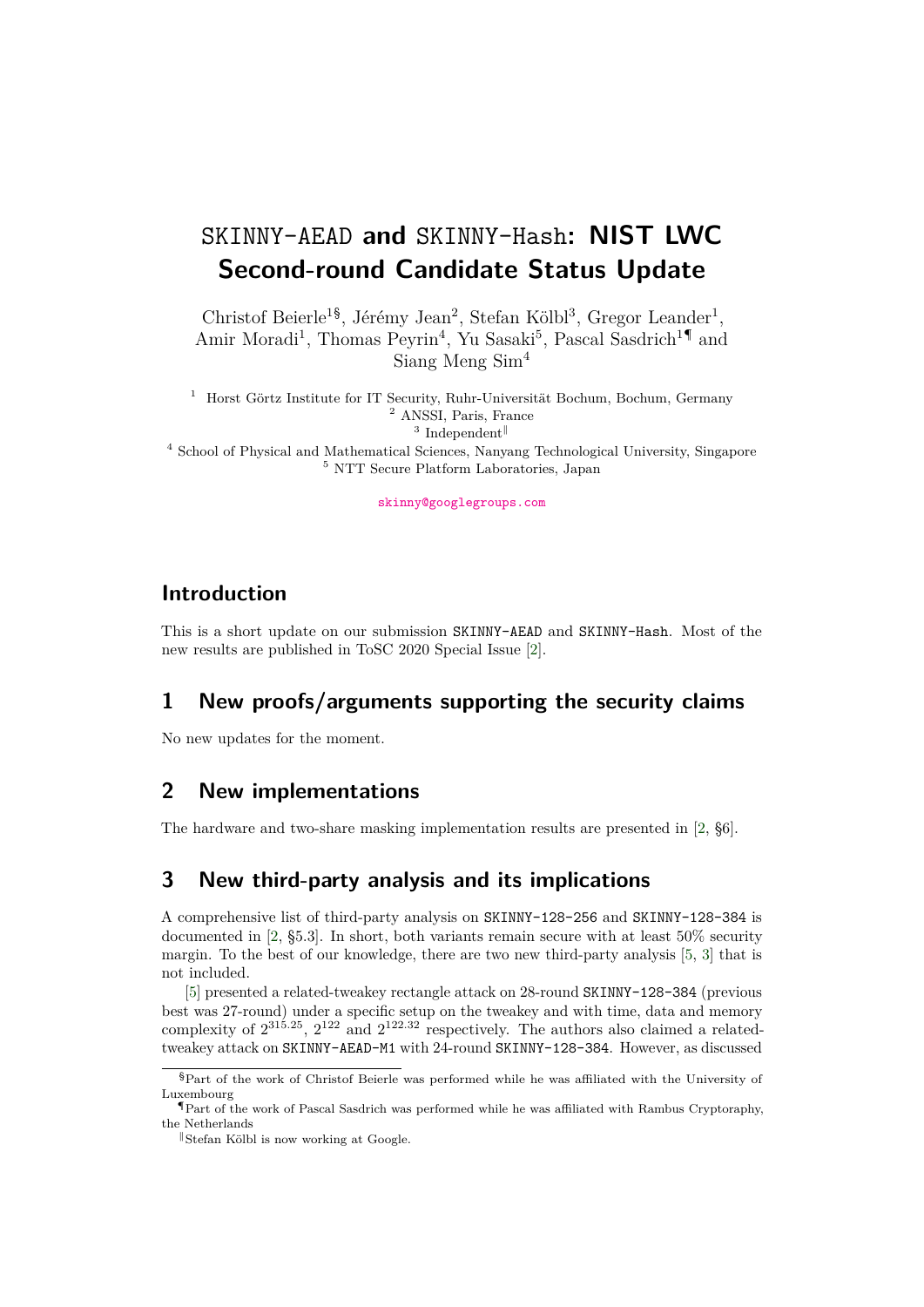on the LWC forum [\[1\]](#page-3-3), the attack on SKINNY-AEAD-M1 is invalid, and the authors had removed their attack on SKINNY-AEAD-M1 from their ePrint version [\[4\]](#page-3-4).

Another work is [\[3\]](#page-3-2). They presented a collision path for 3-round (out of 56) SKINNY-tk3-Hash and a collision path for 7-round simplifed SKINNY-tk3-Hash. This result clearly does not threaten SKINNY-Hash, but rather boosts confdence that our scheme is collision resistant with, again, a huge security margin.

There is no third-party analysis specifcally on the mode. But this is not surprising since  $\Theta$ CB3 has been proven secure. In addition, the same  $\Theta$ CB3 framework has previously be adopted in one of the CAESAR candidates, Deoxys-I, and till date it remains secure.

# **4 Platforms and metrics in which the candidate performs better than current NIST standards**

At mode level,  $\Theta$ CB3 is highly parallelizable, and with the underlying lightweight tweakable block cipher SKINNY-128-384, our algorithms have the advantage over AES-GCM in both hardware and software performance.

Our algorithms are efficient for short messages. For authenticated encryption, the main reason is because the design is based on a tweakable block cipher, which allows to avoid any precomputation (like in OCB, AES-GCM, etc.). In particular, the frst 128-bit message block is handled directly and by taking in account the tag generation, one needs only  $m+1$ internal calls to the tweakable block cipher to process messages of *m* blocks of 128 bits each (if there is no associated data).

# **5 Target applications and use cases for which the candidate is optimized**

Similar to OCB, which is one member of CAESAR's fnal portfolio, our submission is suited for high-performance applications, e.g., on a high-end server. In addition, the use of the lightweight block cipher SKINNY makes it suitable for low-end constrained devices as well. This makes our scheme suitable for scenarios like a network in which a main server needs to communicate with multiple IoT devices.

Our beyond-birthday-bound security allows signifcantly longer usage of our scheme under the same secret key as compared to schemes with birthday-bound security. This is impactful as rekeying may be costly and, if the usage of a device (over its entire lifespan) does not exceed (or come close to) the security bound, there is no need for rekeying. Our algorithms are also efficient for short messages as mentioned in the previous section.

## **6 Planned tweak proposals**

If SKINNY-AEAD and SKINNY-Hash are selected for the fnal round, we are intending to make two changes to our submission:

#### **6.1 Propose** SKINNY-AEAD+ **and** SKINNY-Hash+

We observe that our submission guarantees a much larger security margin on its internal primitive than other candidates and this important aspect is not measured at all in performance benchmarks.

In order to provide more attractive security margin/efficiency trade-offs, we propose replacing all SKINNY-128-384 instances with SKINNY-128-384+, which is a reduced-round version from 56 rounds to 40 rounds, while everything else remains the same.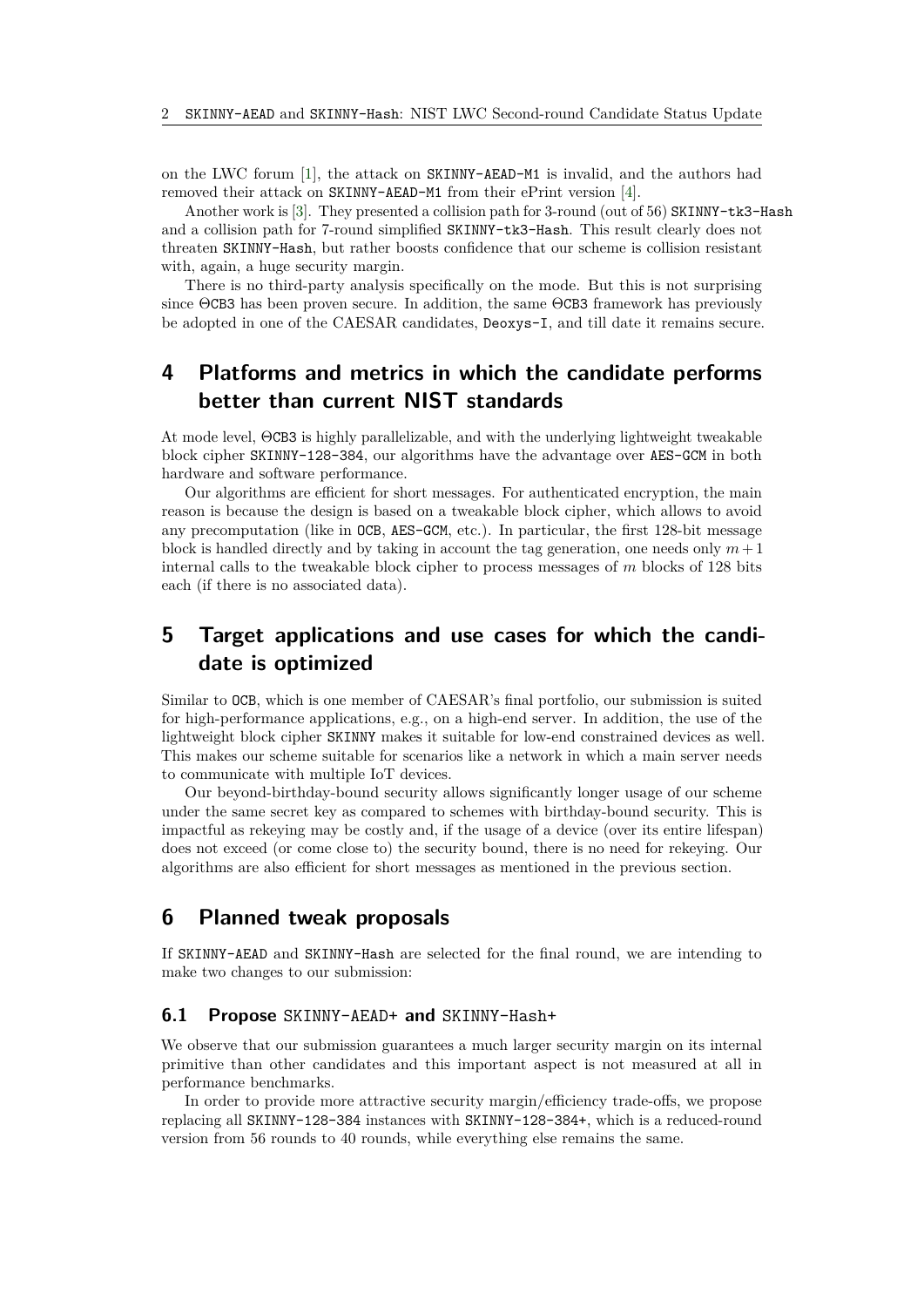This change allows us to immediately gain up to a 1*.*4× performance gain, and it still gives 30% security margin in the worst-case related-key related-tweak scenario, without even excluding attacks with complexity much higher than  $2^{128}\cdot$ 

The corresponding SKINNY-AEAD and SKINNY-Hash variants will also be denoted with a "+" sign, namely:

| Current variants | New variants     |
|------------------|------------------|
| SKINNY-AEAD-M1   | SKINNY-AEAD-M1+  |
| SKINNY-AEAD-M2   | SKINNY-AEAD-M2+  |
| SKINNY-AEAD-M3   | SKINNY-AEAD-M3+  |
| SKINNY-AEAD-M4   | SKINNY-AEAD-M4+  |
| SKINNY-tk3-Hash  | SKINNY-tk3-Hash+ |

#### **6.2 Drop** SKINNY-128-256**-based members**

Unless the NIST LWC team prefers otherwise, we are planning to drop all variants that are based on SKINNY-128-256 in order to set the focus on those schemes that formally meet the NIST requirements. In particular, we plan to remove SKINNY-AEAD-M5, SKINNY-AEAD-M6 and SKINNY-tk2-Hash.